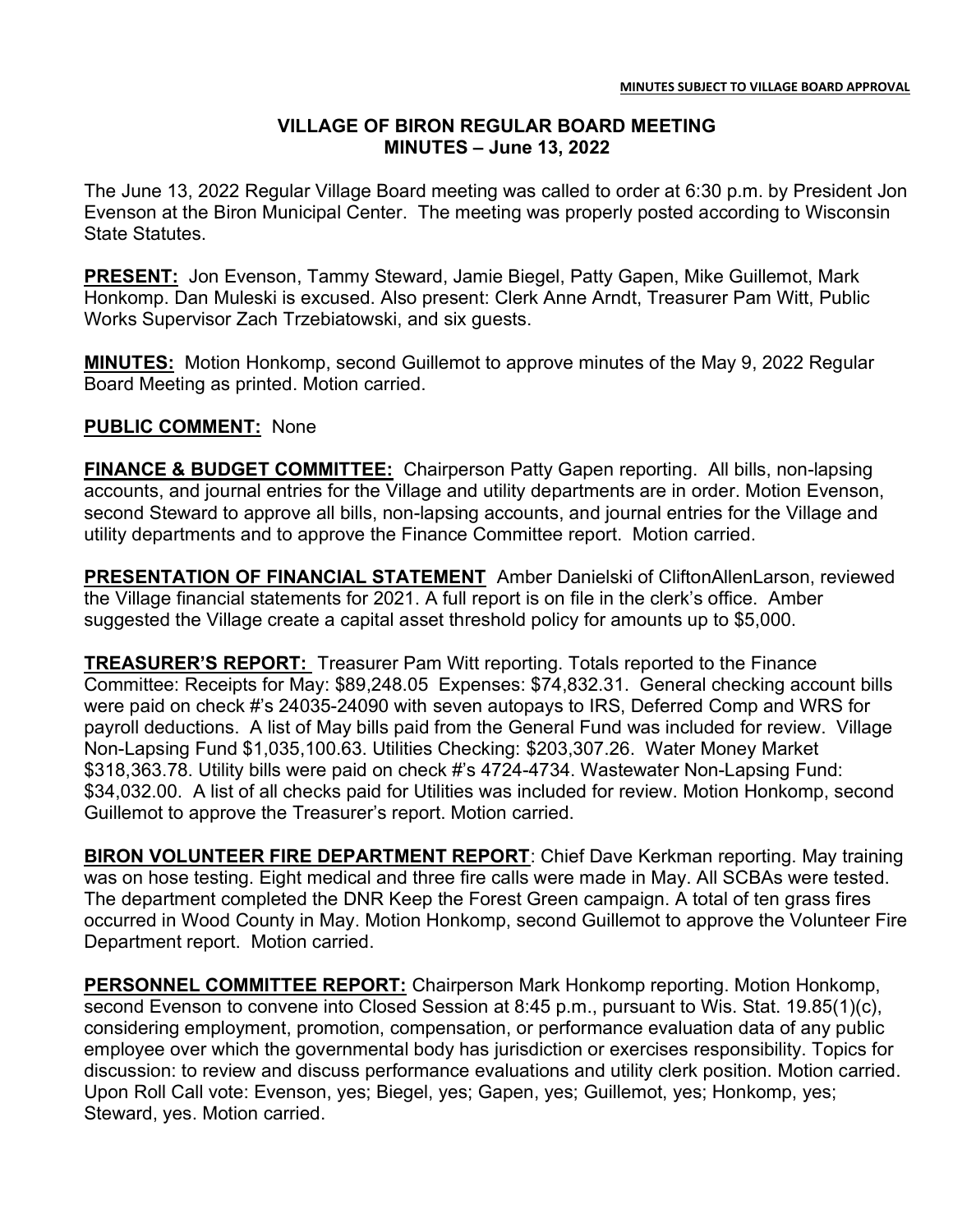Motion Honkomp, second Guillemot to reconvene in Open Session at 9:13 p.m. Upon voice vote, motion carried. Motion Honkomp, second Guillemot to amend the Employee Handbook Article IV-A Work Hours and Overtime, A. Normal Workweek/Schedule to "The normal work schedule shall be 6:30 a.m. until 2:30 p.m. Monday through Friday" effective June 14, 2022. Motion carried.

Motion Honkomp, second Guillemot to amend the Employee Handbook Article IV-A Work Hours and Overtime, B. Lunch Break to 'A twenty minute paid lunch break . . ." effective June 14, 2022. Motion carried.

Motion Honkomp, second Guillemot to amend the Employee Handbook Article IV-A Work Hours and Overtime, D. Call-in Pay to "Employees called in to work by the Village outside of their regular work hours shall receive two (2) hours of call-in pay at the regular hourly rate of pay of the Assistant Crew Leader . . ." effective June 14, 2022. Motion carried.

Motion Honkomp, second Guillemot to approve Trustee Gapen filling in as needed at the Municipal Office at the position's current full rate of pay until a utility clerk is hired. Motion carried.

LEGISLATIVE, ORDINANCE & ZONING COMMITTEE REPORT: Clerk Anne Arndt reporting. Applications have been made for Combination Class "A" Beer and Cider license for Kwik Trip, Inc, Steve Wiskerchen, Agent; Above Quota "Class B" Liquor license and Class "B" fermented malt beverage license for Anchor Bay Bar and Grill, LLC, Tracy Wardour, Agent; Combination Class "B" Liquor license for Somewhere Else, Robert and Kay Larsen, Agents; Combination "Class B" Liquor license for Rooted In Red, LLC; Combination Class "A" Liquor license for Dollar General Store #23115, and cigarette license applications for Kwik Trip Inc. and Dollar General Store #23115.

Operator's license applications were received from Cara Anderson, Katrina Applebee, Sierra Frank, Dylan Lisitza, Nicole Marshall, Heather McKellipps, Timothy McKellipps, Megan Onesti, Trisha Svoboda, Noelle Tetzlaff, Kathleen Tufte, Jason Wardour, Sophia Wardour and Crystal Weight for Anchor Bay; Sara Connett and Jeannette Kesler for Dollar General; Alexis Bean, Gina Caldwell, Sherri Draxler, James Gordon, Leanne Haasl, Drew Hamilton, Eloise Johnson, Chris Keith, Mary Lee, Jeremy Papineau, Mattea Sejbl, Jason Watson, for Kwik Trip; Jamie Biegel, Sarah Biegel, and Alexis Gonzales for Rooted In Red; Teri Cattanach, Katie Czappa and Thomas Eilers for Somewhere Else.

Motion Honkomp, second Steward to grant liquor licenses to Kwik Trip, Anchor Bay Bar & Grill, Somewhere Else, Rooted In Red, and Dollar General Store #23115; grant a cigarette license to Kwik Trip and Dollar General Store #23115, and grant operators licenses to the above named applicants all effective July 1, 2022 through June 30, 2023. M.C

Motion Honkomp, second Steward to approve Appointment of Agent by Corporation / Nonprofit Organization or Limited Liability Company of Christine Engelhardt. Motion carried.

Village permit fee schedules are referred back to the Committee for discussion.

Motion Evenson, second Honkomp to approve the Legislative, Ordinance and Zoning Committee report. Motion carried.

PUBLIC WORKS COMMITTEE REPORT: Chairperson Tammy Steward reporting. Zach presented a proposal to purchase a skid steer, planer, Brushcat, heavy duty bucket and pallet fork frame. The savings, work quality, and control over timing, our expenses related to roads through the cold planer attachment will justify the expense, and it can also be used on water projects, landscaping, and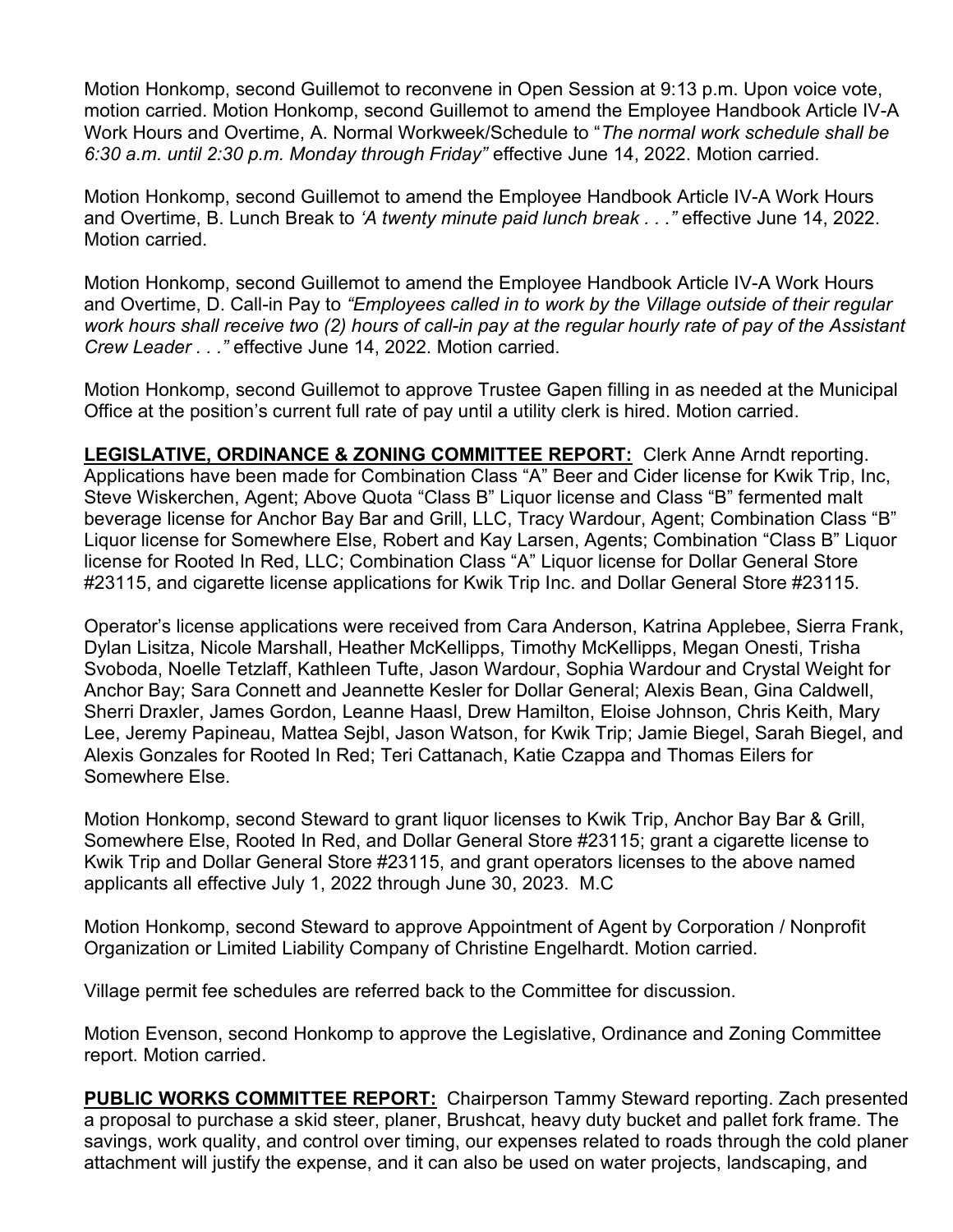plowing. Municipal funding will be through Sourcewell. A trailer is needed but is not included in the quote. Motion Steward, second Gapen to approve up to \$110,000.00 to purchase the skid steer and implements with Public Works non-lapsing truck/equipment funds. Motion carried. Zach will contact the dealer to seek price assurance.

A resident asked if the Village would continue garbage pickup or contract for the service. Options are being explored by the Village along with the financial impact. Zach reported the crew removed and repaved a parking area by the Village shop. The new compost area is being used more often. Residents are reminded this area is for grass clippings and leaves only. The crew also patched the tracks on South Biron Drive. Motion Steward, second Honkomp to accept the Public Works Committee report. Motion carried.

PUBLIC PROPERTY, SAFETY & RECREATION COMMITTEE REPORT: Chairperson Mike Guillemot reporting. There are currently seven vacant slips. A resident of Bridgewater contacted Guillemot stating he couldn't get his boat in and out as the dock stations are too close together and it's quite shallow in the area. A solution is the cluster owned by Classic could be moved to cluster 4 next year where there is more room and deeper water. When the Village purchased twenty-four new slips last year it was thought they would be installed at the same time the others would. MSC's priority in the Spring is to install prior slips first, new slips second. Customers who rented new slips were expecting to use them by May 15. They were installed approximately May 26. Motion Honkomp, second Guillemot that a one-time credit will be applied toward their 2023 rental for those days they were unable to use the slip. Motion carried. Motion Evenson, second Gapen to accept the Public Property Committee report. Motion carried.

**WATER UTILITY COMMITTEE REPORT:** Chairperson Jamie Biegel reporting. We have an agreement with Westwood Infrastructure to pay \$19,900 for their engineering services. The Water money market funds will be used to pay this invoice and in 2023 the water utility budget should include \$19,900 to reimburse the money market. Westwood provided Zach with drawings indicating water main changes from South Biron Drive to Fox from 6" to 12" with the County U project scheduled for 2023. This will include a new 12" main to ND Papers. Fluoride is currently being added to our water. There was discussion on fluoride and how studies show fluoride use has changed over the years and too much can be toxic. Evidence indicates additional fluoride added to drinking water is unnecessary. No action at this time. The Village received a notice of noncompliance for failure to perform required monitoring of the public water system. There was an issue with mail delivery of the last sample. Zach is looking into using a different lab to test our water samples. Motion Guillemot, second Gapen to accept the Water Utility Committee report. Motion carried.

WASTEWATER COMMISSION REPORT: Note: The Wastewater Treatment Plant is operated & staffed by the City of Wisconsin Rapids. One member of the Village of Biron Board of Trustees is an acting member of the Commission. No report. Minutes from the Commission's March and April meetings were accepted as printed. Motion Evenson, second Guillemot to accept the Wastewater Commission Report. Motion carried.

## **NEW BUSINESS: None**

**CLERK'S REPORT:** Clerk Anne Arndt reporting. The second ARPA fund payment will be distributed on June 21. Open Book was held June 9. Board of Review will be held June 16. Joint Review Board will be June 22. There will be a joint public hearing with the Town of Plover on July 7 for a Slow-No-Wake ordinance. Motion Honkomp, second Evenson to accept the Clerk's report. Motion carried.